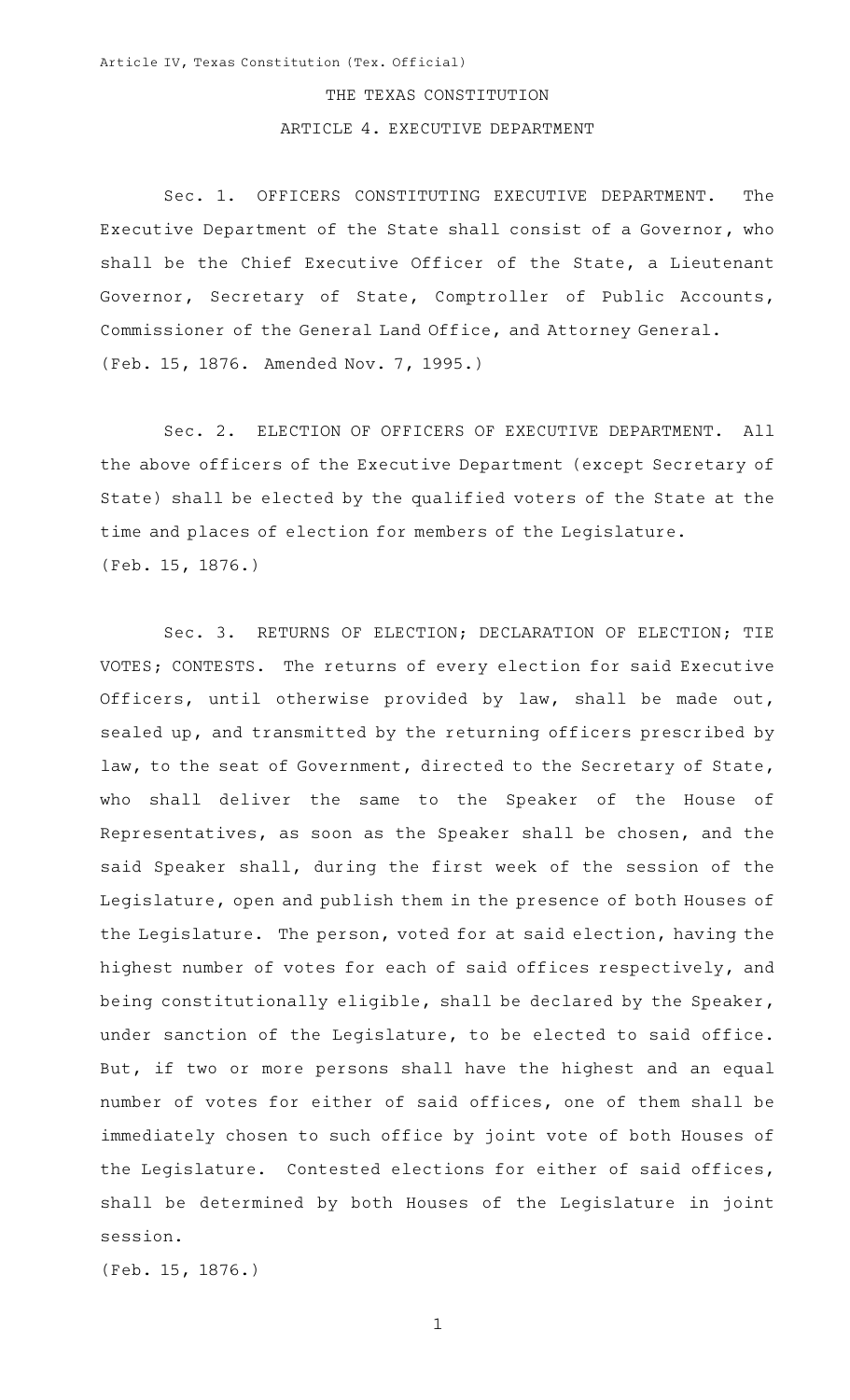Sec. 3a. DEATH, DISABILITY, OR FAILURE TO QUALIFY OF PERSON RECEIVING HIGHEST VOTE FOR GOVERNOR. If, at the time the Legislature shall canvass the election returns for the offices of Governor and Lieutenant Governor, the person receiving the highest number of votes for the office of Governor, as declared by the Speaker, has died, fails to qualify, or for any other reason is unable to assume the office of Governor, then the person having the highest number of votes for the office of Lieutenant Governor shall become Governor for the full term to which the person was elected as Governor. By becoming the Governor, the person forfeits the office of Lieutenant Governor, and the resulting vacancy in the office of Lieutenant Governor shall be filled as provided by Section [9](https://statutes.capitol.texas.gov/GetStatute.aspx?Code=CN&Value=3.9), Article III, of this Constitution. If the person with the highest number of votes for the office of Governor, as declared by the Speaker, becomes temporarily unable to take office, then the Lieutenant Governor shall act as Governor until the person with the highest number of votes for the office of Governor becomes able to assume the office of Governor. Any succession to the Governorship not otherwise provided for in this Constitution, may be provided for by law; provided, however, that any person succeeding to the office of Governor shall be qualified as otherwise provided in this Constitution, and shall, during the entire term to which he may succeed, be under all the restrictions and inhibitions imposed in this Constitution on the Governor.

(Added Nov. 2, 1948; amended Nov. 2, 1999.)

Sec. 4. INSTALLATION OF GOVERNOR; TERM; ELIGIBILITY. The Governor elected at the general election in 1974, and thereafter, shall be installed on the first Tuesday after the organization of the Legislature, or as soon thereafter as practicable, and shall hold his office for the term of four years, or until his successor shall be duly installed. He shall be at least thirty years of age, a citizen of the United States, and shall have resided in this State at least five years immediately preceding his election. (Feb. 15, 1876. Amended Nov. 7, 1972.)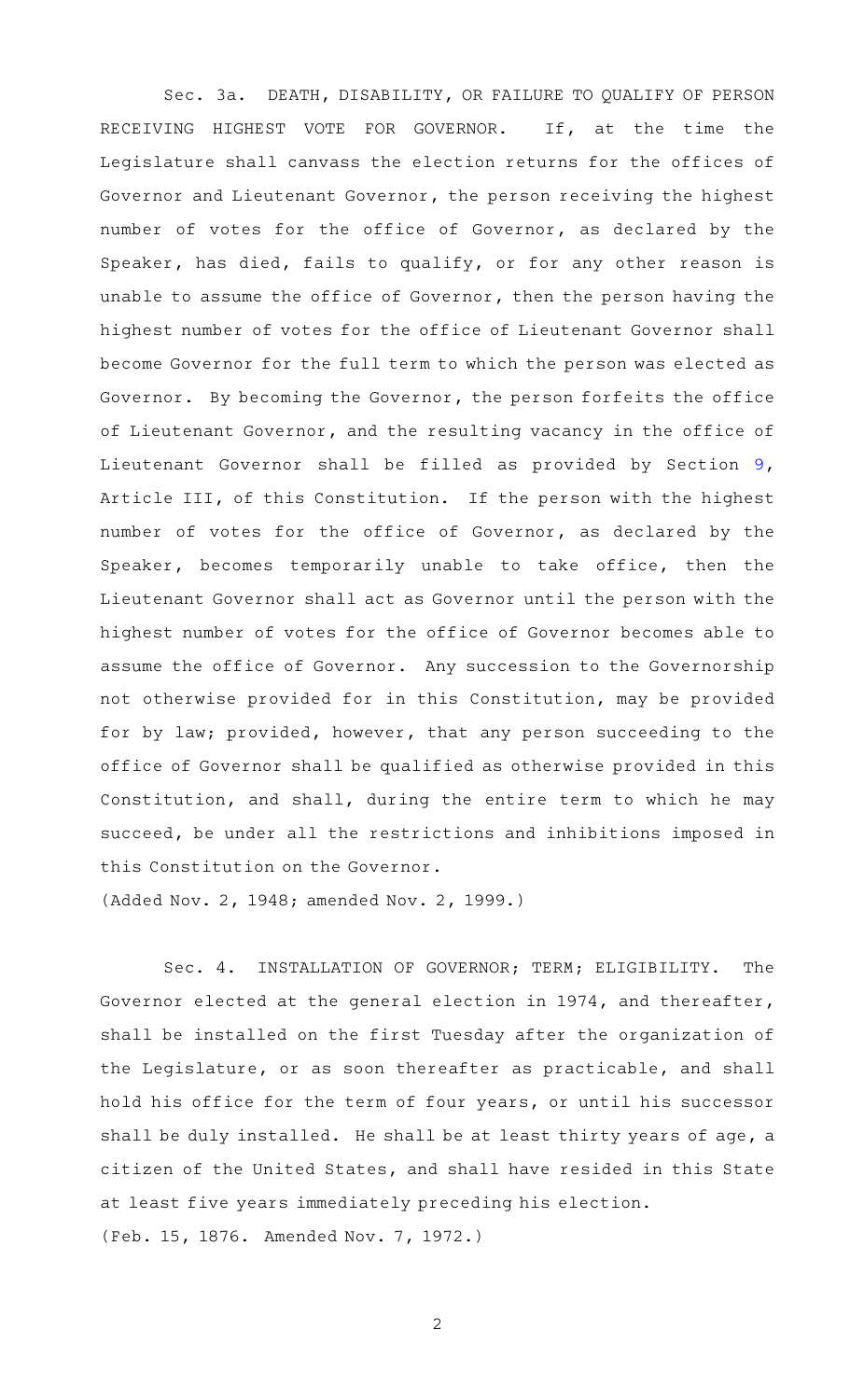Sec. 5. COMPENSATION OF GOVERNOR. The Governor shall, at stated times, receive as compensation for his services an annual salary in an amount to be fixed by the Legislature, and shall have the use and occupation of the Governor 's Mansion, fixtures and furniture.

(Feb. 15, 1876. Amended Nov. 3, 1936, and Nov. 2, 1954.)

Sec. 6. HOLDING OTHER OFFICE, PRACTICE OF PROFESSION, AND RECEIPT OF OTHER COMPENSATION BY GOVERNOR PROHIBITED. During the time he holds the office of Governor, he shall not hold any other office: civil, military or corporate; nor shall he practice any profession, and receive compensation, reward, fee, or the promise thereof for the same; nor receive any salary, reward or compensation or the promise thereof from any person or corporation, for any service rendered or performed during the time he is Governor, or to be thereafter rendered or performed. (Feb. 15, 1876.)

Sec. 7. GOVERNOR AS COMMANDER-IN-CHIEF OF MILITARY FORCES. He shall be Commander-in-Chief of the military forces of the State, except when they are called into actual service of the United States. He shall have power to call forth the militia to execute the laws of the State, to suppress insurrections, and to repel invasions.

(Feb. 15, 1876. Amended Nov. 2, 1999.) (TEMPORARY TRANSITION PROVISIONS for Sec. 7: See Appendix, Note 1.)

Sec. 8. CONVENING LEGISLATURE ON EXTRAORDINARY OCCASIONS. (a) The Governor may, on extraordinary occasions, convene the Legislature at the seat of Government, or at a different place, in case that should be in possession of the public enemy or in case of the prevalence of disease threat. His proclamation therefor shall state specifically the purpose for which the Legislature is convened.

(b) The Governor shall convene the Legislature in special session to appoint presidential electors if the Governor determines that a reasonable likelihood exists that a final determination of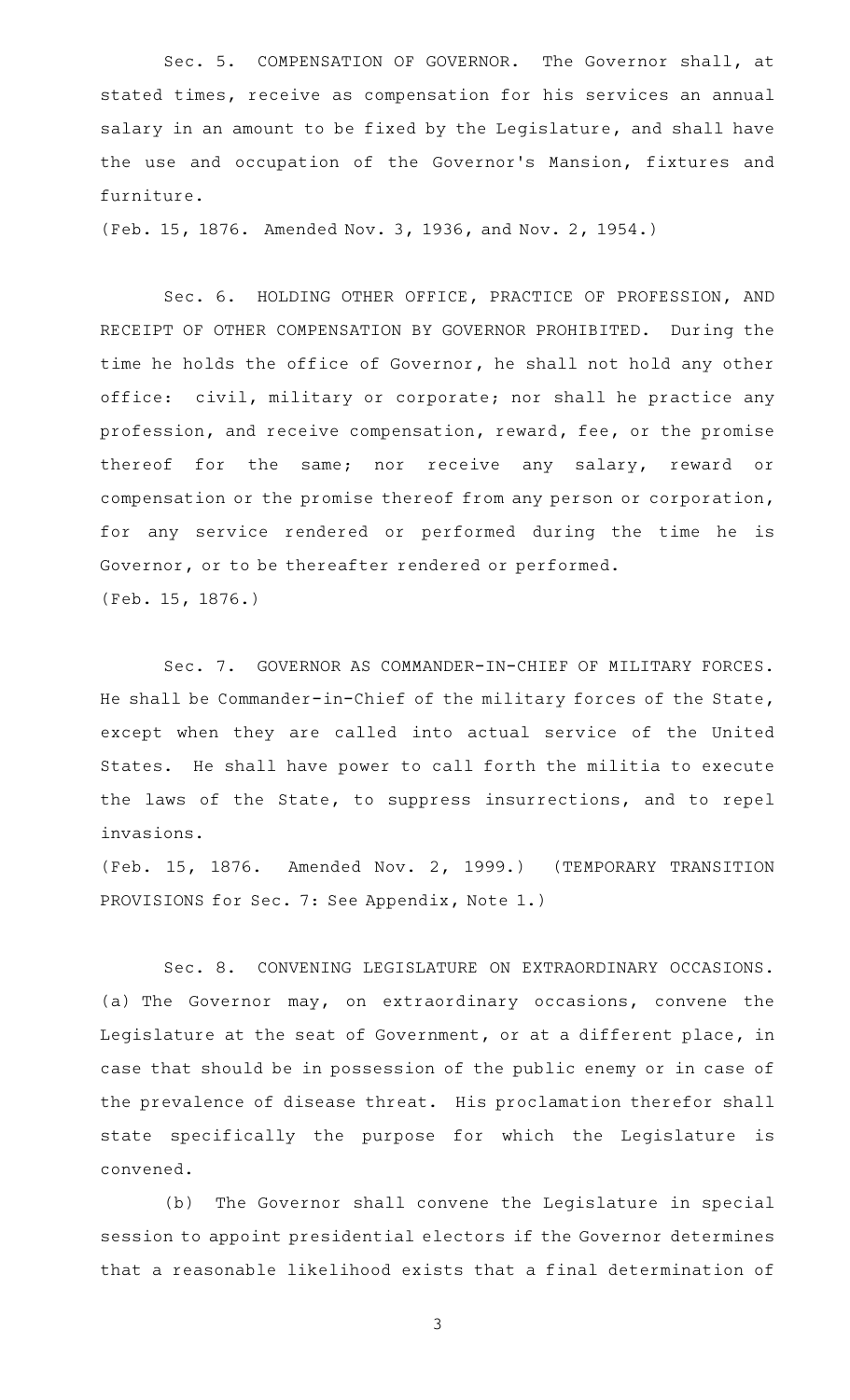the appointment of electors will not occur before the deadline prescribed by law to ascertain a conclusive determination of the appointment. The Legislature may not consider any subject other than the appointment of electors at that special session. (Feb. 15, 1876. Amended Nov. 6, 2001.)

Sec. 9. GOVERNOR'S MESSAGE AND RECOMMENDATIONS; ACCOUNTING FOR PUBLIC MONEY; ESTIMATES OF MONEY REQUIRED. The Governor shall, at the commencement of each session of the Legislature, and at the close of his term of office, give to the Legislature information, by message, of the condition of the State; and he shall recommend to the Legislature such measures as he may deem expedient. He shall account to the Legislature for all public moneys received and paid out by him, from any funds subject to his order, with vouchers; and shall accompany his message with a statement of the same. And at the commencement of each regular session, he shall present estimates of the amount of money required to be raised by taxation for all purposes.

(Feb. 15, 1876.)

Sec. 10. EXECUTION OF LAWS AND CONDUCT OF BUSINESS WITH OTHER STATES AND UNITED STATES BY GOVERNOR. He shall cause the laws to be faithfully executed and shall conduct, in person, or in such manner as shall be prescribed by law, all intercourse and business of the State with other States and with the United States. (Feb. 15, 1876.)

Sec. 11. BOARD OF PARDONS AND PAROLES; PAROLE LAWS; REPRIEVES, COMMUTATIONS, AND PARDONS; REMISSION OF FINES AND FORFEITURES. (a) The Legislature shall by law establish a Board of Pardons and Paroles and shall require it to keep record of its actions and the reasons for its actions. The Legislature shall have authority to enact parole laws and laws that require or permit courts to inform juries about the effect of good conduct time and eligibility for parole or mandatory supervision on the period of incarceration served by a defendant convicted of a criminal offense.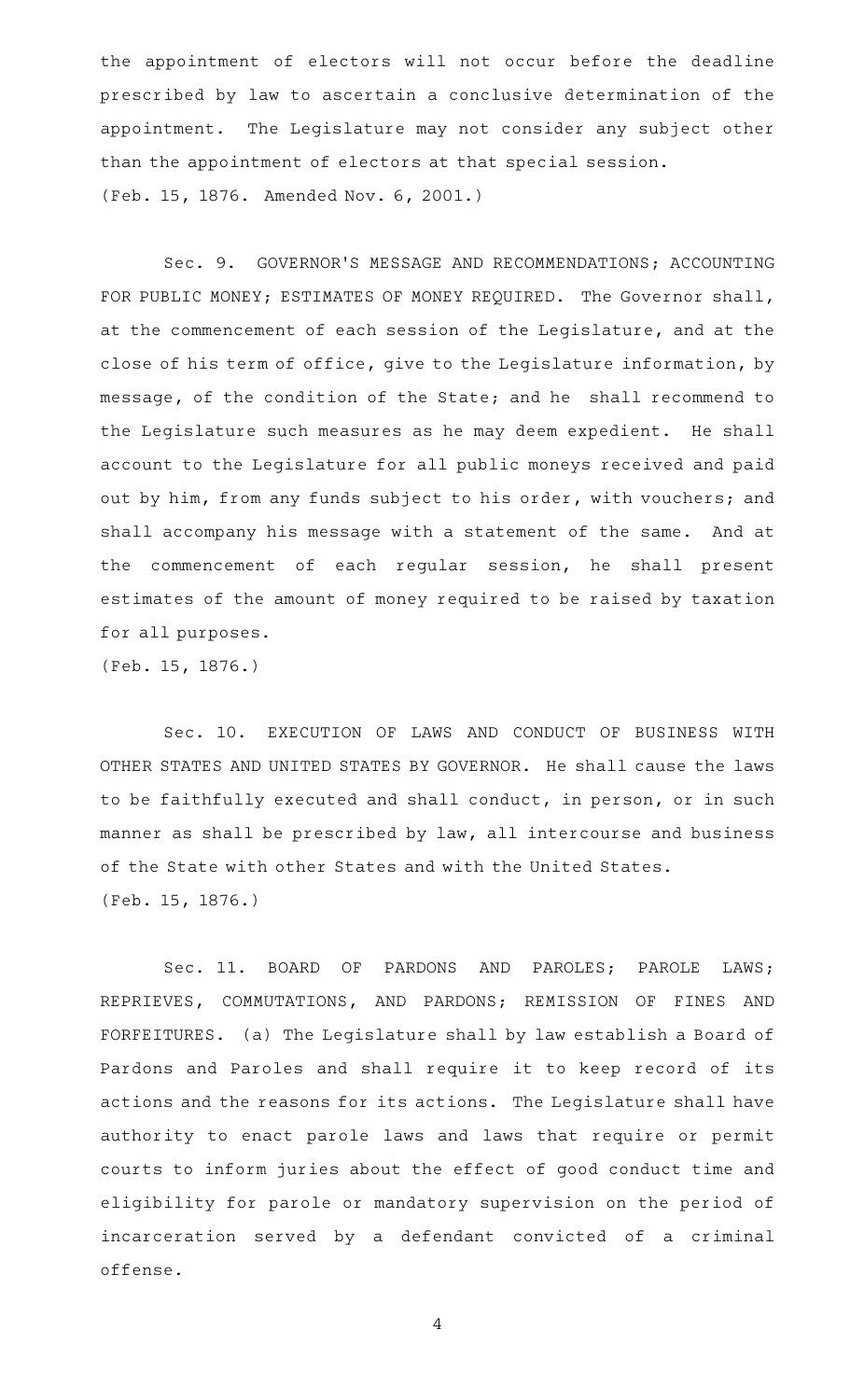(b) In all criminal cases, except treason and impeachment, the Governor shall have power, after conviction or successful completion of a term of deferred adjudication community supervision, on the written signed recommendation and advice of the Board of Pardons and Paroles, or a majority thereof, to grant reprieves and commutations of punishment and pardons; and under such rules as the Legislature may prescribe, and upon the written recommendation and advice of a majority of the Board of Pardons and Paroles, he shall have the power to remit fines and forfeitures. The Governor shall have the power to grant one reprieve in any capital case for a period not to exceed thirty (30) days; and he shall have power to revoke conditional pardons. With the advice and consent of the Legislature, he may grant reprieves, commutations of punishment and pardons in cases of treason.

(Feb. 15, 1876. Amended Nov. 3, 1936, Nov. 8, 1983, and Nov. 7, 1989; Subsec. (b) amended Nov. 8, 2011.)

Sec. 11A. SUSPENSION OF SENTENCE; PROBATION. The Courts of the State of Texas having original jurisdiction of criminal actions shall have the power, after conviction, to suspend the imposition or execution of sentence and to place the defendant upon probation and to reimpose such sentence, under such conditions as the Legislature may prescribe.

(Added Aug. 24, 1935.)

Sec. 11B. CRIMINAL JUSTICE AGENCIES. (a) The legislature by law may organize and combine into one or more agencies all agencies of the state that:

(1) have authority over the confinement or supervision of persons convicted of criminal offenses;

(2) set standards or distribute state funds to political subdivisions that have authority over the confinement or supervision of persons convicted of criminal offenses; or

(3) gather information about the administration of criminal justice.

(b) The legislature by law may authorize the appointment of members of more than one department of government to serve on the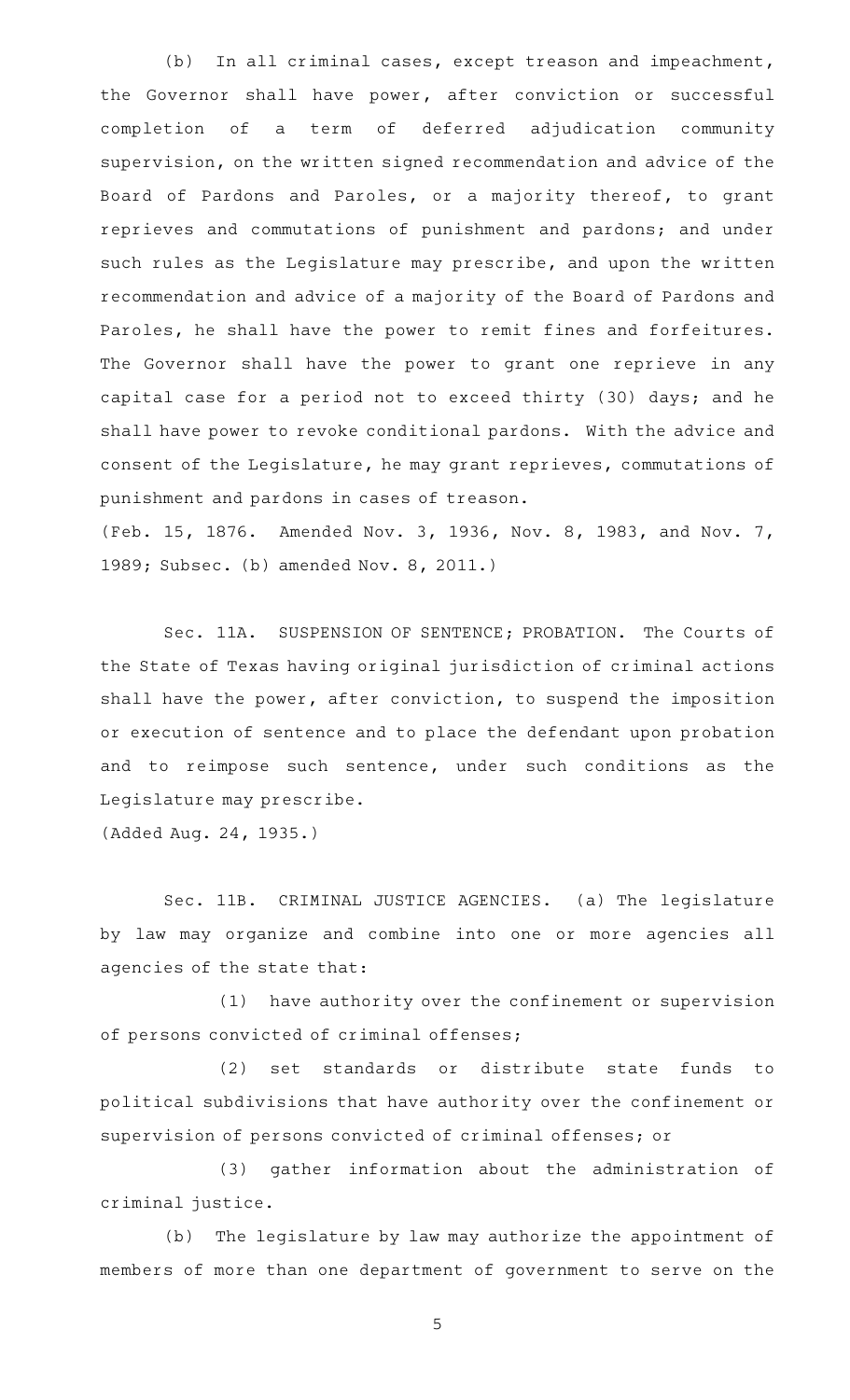Sec. 12. VACANCIES IN STATE OR DISTRICT OFFICES. (a) All vacancies in State or district offices, except members of the Legislature, shall be filled unless otherwise provided by law by appointment of the Governor.

(b) An appointment of the Governor made during a session of the Senate shall be with the advice and consent of two-thirds of the Senate present.

(c) In accordance with this section, the Senate may give its advice and consent on an appointment of the Governor made during a recess of the Senate. To be confirmed, the appointment must be with the advice and consent of two-thirds of the Senate present. If an appointment of the Governor is made during the recess of the Senate, the Governor shall nominate the appointee, or some other person to fill the vacancy, to the Senate during the first ten days of its next session following the appointment. If the Senate does not confirm a person under this subsection, the Governor shall nominate in accordance with this section the recess appointee or another person to fill the vacancy during the first ten days of each subsequent session of the Senate until a confirmation occurs. If the Governor does not nominate a person to the Senate during the first ten days of a session of the Senate as required by this subsection, the Senate at that session may consider the recess appointee as if the Governor had nominated the appointee.

(d) If the Senate, at any special session, does not take final action to confirm or reject a previously unconfirmed recess appointee or another person nominated to fill the vacancy for which the appointment was made:

(1) the Governor after the session may appoint another person to fill the vacancy; and

 $(2)$  the appointee, if otherwise qualified and if not removed as provided by law, is entitled to continue in office until the earlier of the following occurs:

(A) the Senate rejects the appointee at a subsequent session; or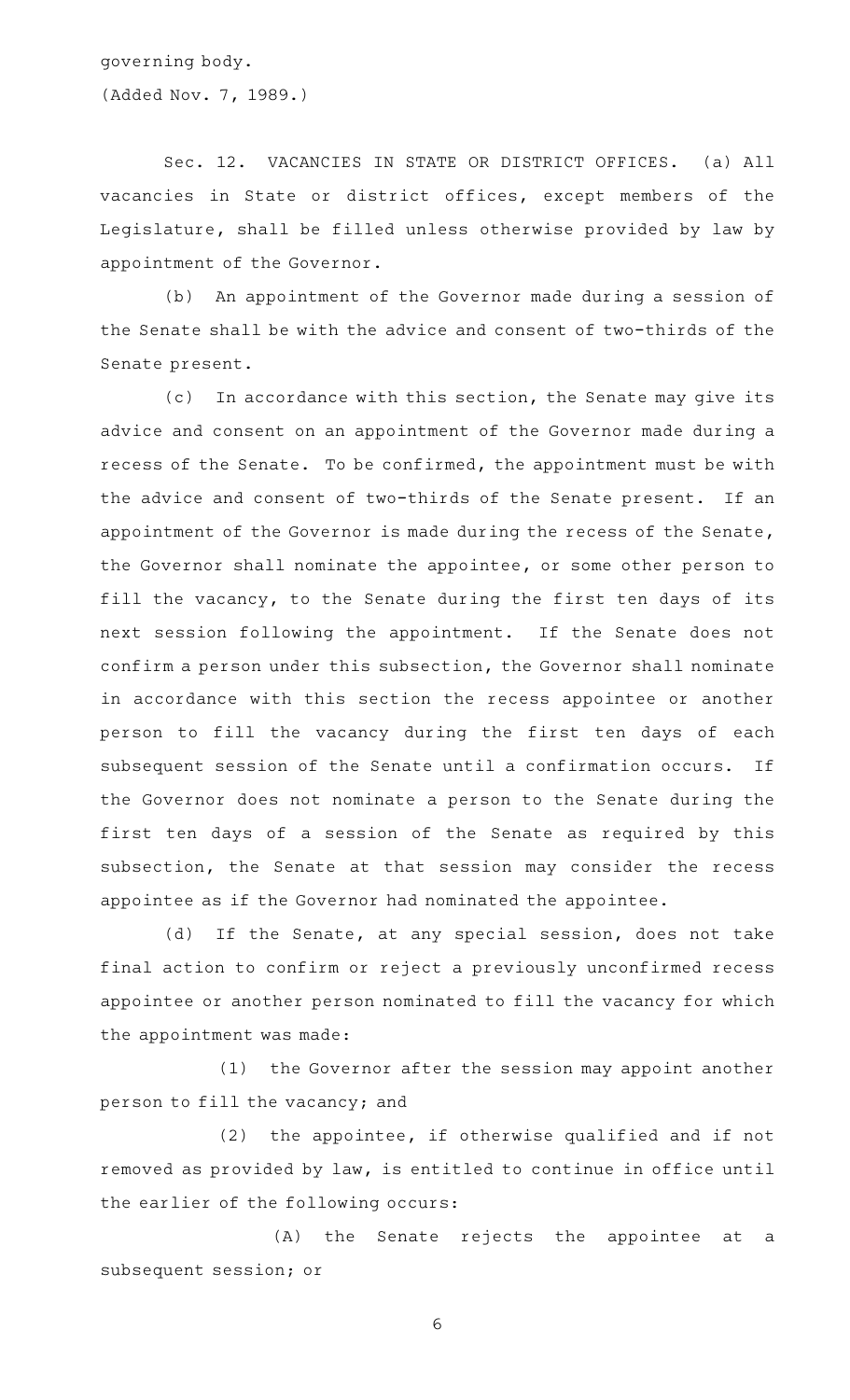(B) the Governor appoints another person to fill the vacancy under Subdivision (1) of this subsection.

(e) If the Senate, at a regular session, does not take final action to confirm or reject a previously unconfirmed recess appointee or another person nominated to fill the vacancy for which the appointment was made, the appointee or other person, as appropriate, is considered to be rejected by the Senate when the Senate session ends.

(f) If an appointee is rejected, the office shall immediately become vacant, and the Governor shall, without delay, make further nominations, until a confirmation takes place. If a person has been rejected by the Senate to fill a vacancy, the Governor may not appoint the person to fill the vacancy or, during the term of the vacancy for which the person was rejected, to fill another vacancy in the same office or on the same board, commission, or other body.

(g) Appointments to vacancies in offices elective by the people shall only continue until the next general election.

(h) The Legislature by general law may limit the term to be served by a person appointed by the Governor to fill a vacancy in a state or district office to a period that ends before the vacant term otherwise expires or, for an elective office, before the next election at which the vacancy is to be filled, if the appointment is made on or after November 1 preceding the general election for the succeeding term of the office of Governor and the Governor is not elected at that election to the succeeding term.

(i) For purposes of this section, the expiration of a term of office or the creation of a new office constitutes a vacancy. (Feb. 15, 1876. Amended Nov. 3, 1987, and Nov. 6, 1990; Subsec. (j) added Nov. 6, 1990, and expired Jan. 1, 1991.)

Sec. 13. RESIDENCE OF GOVERNOR. During the session of the Legislature the Governor shall reside where its sessions are held, and at all other times at the seat of Government, except when by act of the Legislature, he may be required or authorized to reside elsewhere.

(Feb. 15, 1876.)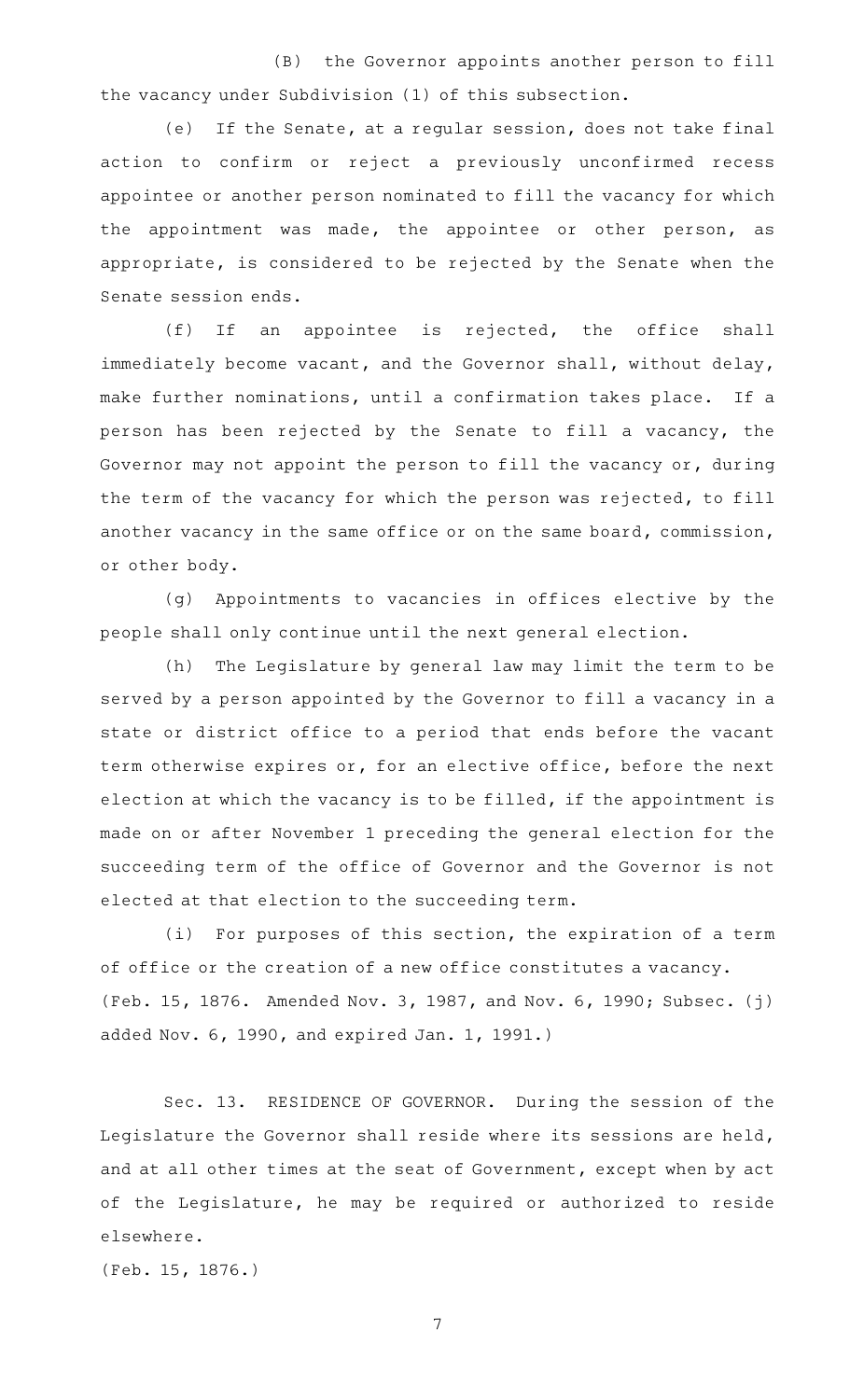Sec. 14. APPROVAL OR VETO OF BILLS; RETURN AND RECONSIDERATION; FAILURE TO RETURN; VETO OF ITEMS OF APPROPRIATION. Every bill which shall have passed both houses of the Legislature shall be presented to the Governor for his approval. If he approve he shall sign it; but if he disapprove it, he shall return it, with his objections, to the House in which it originated, which House shall enter the objections at large upon its journal, and proceed to reconsider it. If after such reconsideration, two-thirds of the members present agree to pass the bill, it shall be sent, with the objections, to the other House, by which likewise it shall be reconsidered; and, if approved by two-thirds of the members of that House, it shall become a law; but in such cases the votes of both Houses shall be determined by yeas and nays, and the names of the members voting for and against the bill shall be entered on the journal of each House respectively. If any bill shall not be returned by the Governor with his objections within ten days (Sundays excepted) after it shall have been presented to him, the same shall be a law, in like manner as if he had signed it, unless the Legislature, by its adjournment, prevent its return, in which case it shall be a law, unless he shall file the same, with his objections, in the office of the Secretary of State and give notice thereof by public proclamation within twenty days after such adjournment. If any bill presented to the Governor contains several items of appropriation he may object to one or more of such items, and approve the other portion of the bill. In such case he shall append to the Bill, at the time of signing it, a statement of the items to which he objects, and no item so objected to shall take effect. If the Legislature be in session, he shall transmit to the House in which the bill originated a copy of such statement and the items objected to shall be separately considered. If, on reconsideration, one or more of such items be approved by two-thirds of the members present of each House, the same shall be part of the law, notwithstanding the objections of the Governor. If any such bill, containing several items of appropriation, not having been presented to the Governor ten days (Sundays excepted) prior to adjournment, be in the hands of the Governor at the time of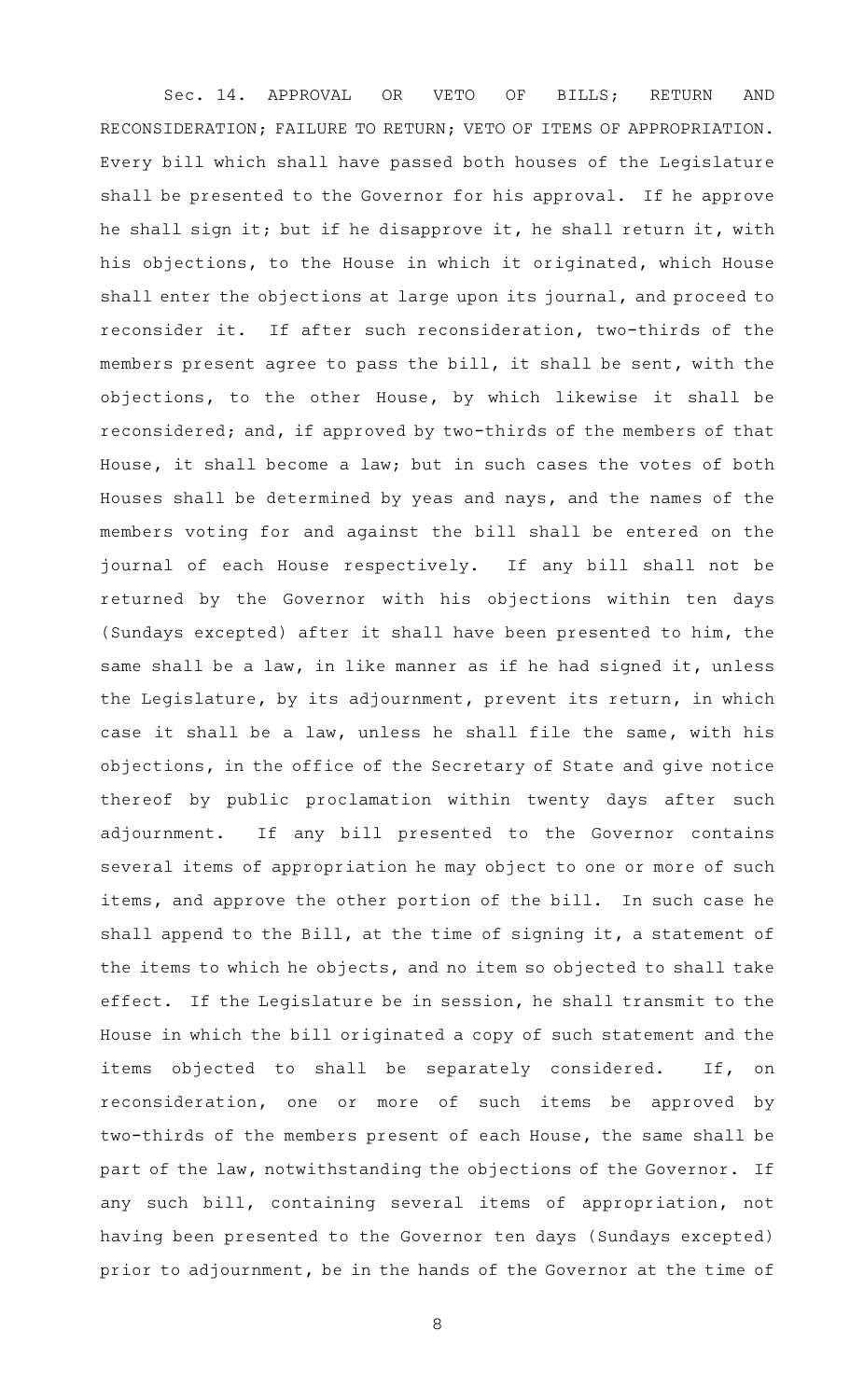adjournment, he shall have twenty days from such adjournment within which to file objections to any items thereof and make proclamation of the same, and such item or items shall not take effect. (Feb. 15, 1876.)

Sec. 15. APPROVAL OR VETO OF ORDERS, RESOLUTIONS, OR VOTES. Every order, resolution or vote to which the concurrence of both Houses of the Legislature may be necessary, except on questions of adjournment, shall be presented to the Governor, and, before it shall take effect, shall be approved by him; or, being disapproved, shall be repassed by both Houses, and all the rules, provisions and limitations shall apply thereto as prescribed in the last preceding section in the case of a bill.

(Feb. 15, 1876.)

Sec. 16. LIEUTENANT GOVERNOR. (a) There shall also be a Lieutenant Governor, who shall be chosen at every election for Governor by the same voters, in the same manner, continue in office for the same time, and possess the same qualifications. The voters shall distinguish for whom they vote as Governor and for whom as Lieutenant Governor.

(b) The Lieutenant Governor shall by virtue of his office be President of the Senate, and shall have, when in Committee of the Whole, a right to debate and vote on all questions; and when the Senate is equally divided to give the casting vote.

(c) In the case of the temporary inability or temporary disqualification of the Governor to serve, the impeachment of the Governor, or the absence of the Governor from the State, the Lieutenant Governor shall exercise the powers and authority appertaining to the office of Governor until the Governor becomes able or qualified to resume serving, is acquitted, or returns to the State.

(d) If the Governor refuses to serve or becomes permanently unable to serve, or if the office of Governor becomes vacant, the Lieutenant Governor becomes Governor for the remainder of the term being served by the Governor who refused or became unable to serve or vacated the office. On becoming Governor, the person vacates the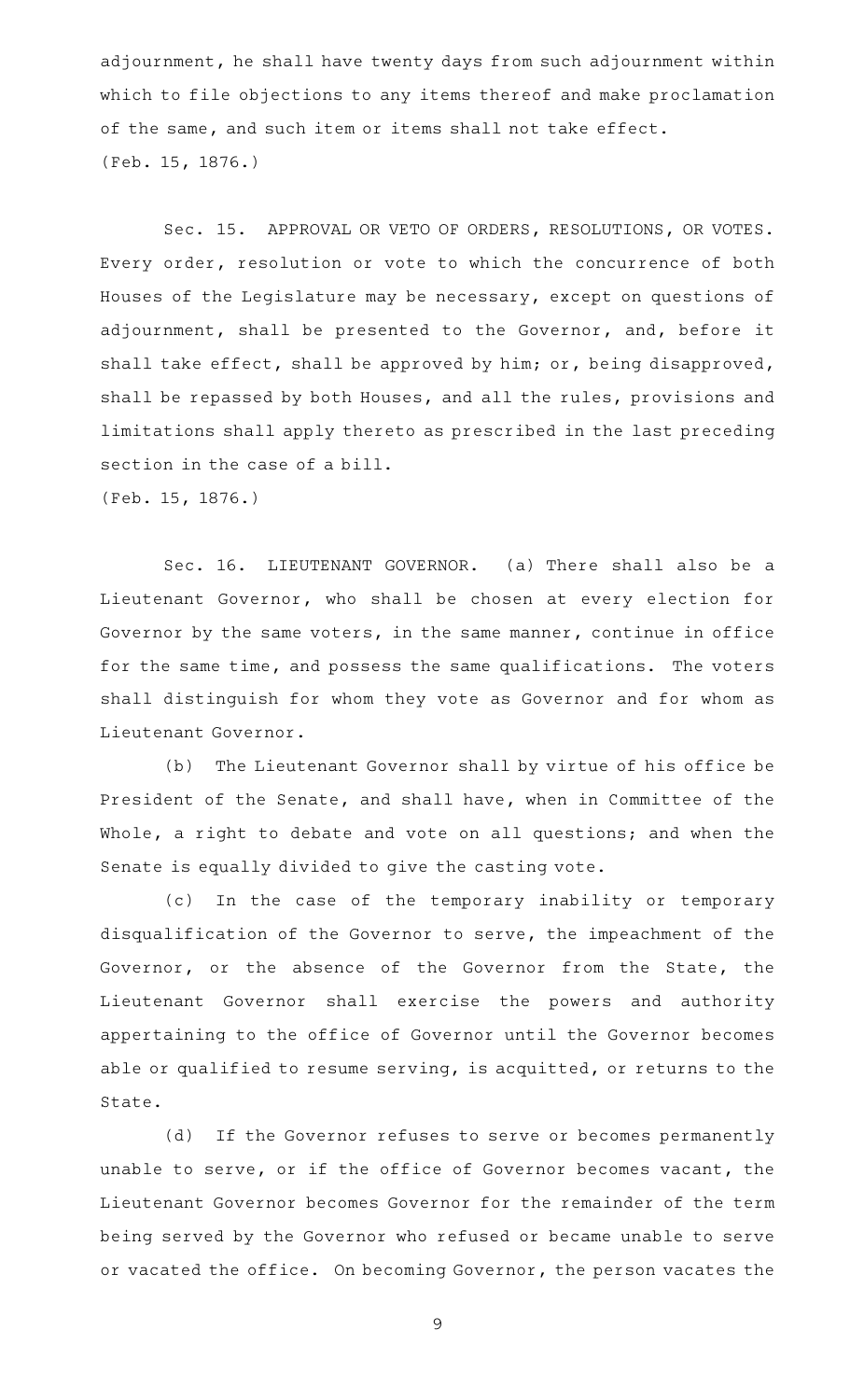office of Lieutenant Governor, and the resulting vacancy in the office of Lieutenant Governor shall be filled in the manner provided by Section [9,](https://statutes.capitol.texas.gov/GetStatute.aspx?Code=CN&Value=3.9) Article III, of this Constitution. (Feb. 15, 1876. Amended Nov. 2, 1999.) (TEMPORARY TRANSITION PROVISIONS for Sec. 16: See Appendix, Note 1.)

Sec. 17. PRESIDENT PRO TEMPORE OF SENATE SERVING AS GOVERNOR; COMPENSATION OF LIEUTENANT GOVERNOR AND PRESIDENT PRO TEMPORE OF SENATE. (a) If, while exercising the powers and authority appertaining to the office of Governor under Section 16(c) of this article, the Lieutenant Governor becomes temporarily unable or disqualified to serve, is impeached, or is absent from the State, the President pro tempore of the Senate, for the time being, shall exercise the powers and authority appertaining to the office of Governor until the Governor or Lieutenant Governor reassumes those powers and duties.

(b) The Lieutenant Governor shall, while acting as President of the Senate, receive for his or her services the same compensation and mileage which shall be allowed to the members of the Senate, and no more unless the Texas Ethics Commission recommends and the voters approve a higher salary, in which case the salary is that amount; and during the time the Lieutenant Governor exercises the powers and authority appertaining to the office of Governor, the Lieutenant Governor shall receive in like manner the same compensation which the Governor would have received had the Governor been employed in the duties of that office, and no more. An increase in the emoluments of the office of Lieutenant Governor does not make a member of the Legislature ineligible to serve in the office of Lieutenant Governor.

(c) The President pro tempore of the Senate shall, during the time that officer exercises the powers and authority appertaining to the office of Governor, receive in like manner the same compensation which the Governor would have received had the Governor been employed in the duties of that office. (Feb. 15, 1876. Amended Nov. 5, 1991, and Nov. 2, 1999.)

Sec. 18. RESTRICTIONS AND INHIBITIONS APPLICABLE TO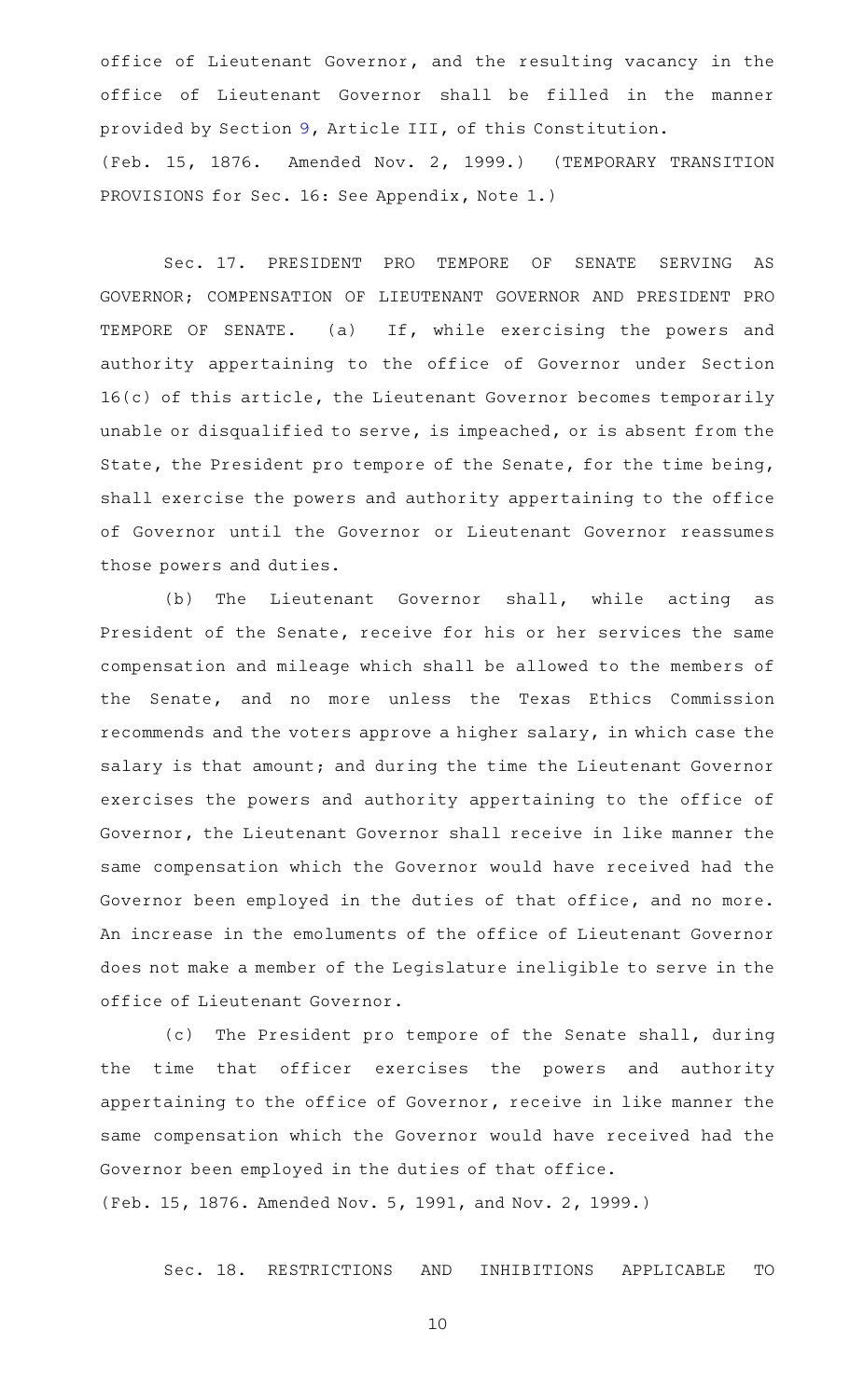LIEUTENANT GOVERNOR OR PRESIDENT PRO TEMPORE OF SENATE SERVING AS GOVERNOR. The Lieutenant Governor or President pro tempore of the Senate shall, during the time the Lieutenant Governor or President pro tempore exercises the powers and authority appertaining to the office of Governor, be under all the restrictions and inhibitions imposed in this Constitution on the Governor. (Feb. 15, 1876. Amended Nov. 2, 1999.)

Sec. 19. SEAL OF STATE. There shall be a Seal of the State which shall be kept by the Secretary of State, and used by him officially under the direction of the Governor. The Seal of the State shall be a Star of five points encircled by olive and live oak branches, and the words "The State of Texas." (Feb. 15, 1876.)

Sec. 20. COMMISSIONS. All commissions shall be in the name and by the authority of the State of Texas, sealed with the State seal, signed by the Governor and attested by the Secretary of State. (Feb. 15, 1876.)

Sec. 21. SECRETARY OF STATE. There shall be a Secretary of State, who shall be appointed by the Governor, by and with the advice and consent of the Senate, and who shall continue in office during the term of service of the Governor. He shall authenticate the publication of the laws, and keep a fair register of all official acts and proceedings of the Governor, and shall, when required, lay the same and all papers, minutes and vouchers relative thereto, before the Legislature, or either House thereof, and shall perform such other duties as may be required of him by law. He shall receive for his services an annual salary in an amount to be fixed by the Legislature.

(Feb. 15, 1876. Amended Nov. 3, 1936, and Nov. 2, 1954.)

Sec. 22. ATTORNEY GENERAL. The Attorney General shall represent the State in all suits and pleas in the Supreme Court of the State in which the State may be a party, and shall especially inquire into the charter rights of all private corporations, and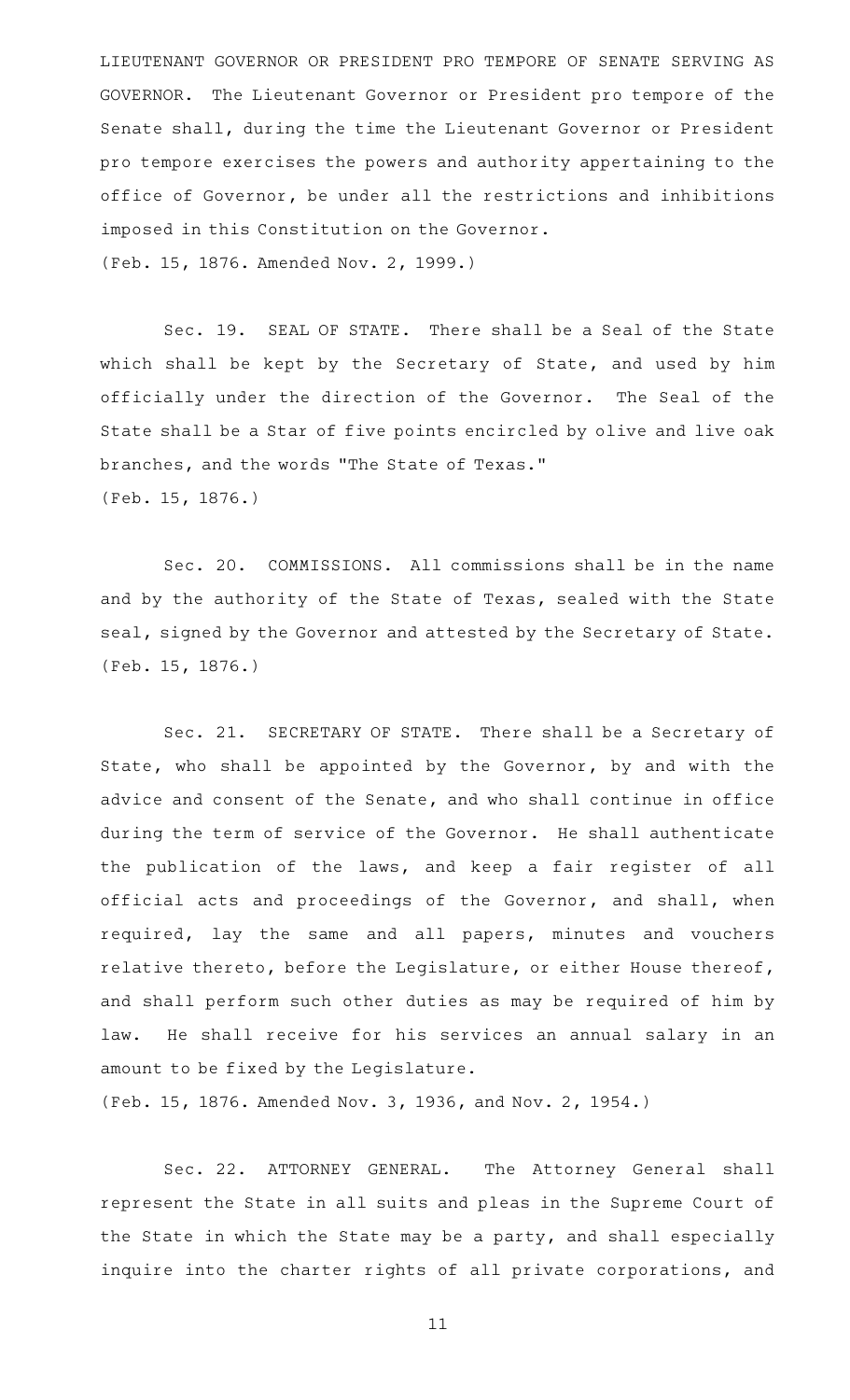from time to time, in the name of the State, take such action in the courts as may be proper and necessary to prevent any private corporation from exercising any power or demanding or collecting any species of taxes, tolls, freight or wharfage not authorized by law. He shall, whenever sufficient cause exists, seek a judicial forfeiture of such charters, unless otherwise expressly directed by law, and give legal advice in writing to the Governor and other executive officers, when requested by them, and perform such other duties as may be required by law.

(Feb. 15, 1876. Amended Nov. 3, 1936, Nov. 2, 1954, Nov. 7, 1972, and Nov. 2, 1999.) (TEMPORARY TRANSITION PROVISIONS for Sec. 22: See Appendix, Note 1.)

Sec. 23. TERM AND SALARY OF ELECTED STATE OFFICERS; FEES, COSTS, AND PERQUISITES. The Comptroller of Public Accounts, the Commissioner of the General Land Office, the Attorney General, and any statutory State officer who is elected by the electorate of Texas at large, unless a term of office is otherwise specifically provided in this Constitution, shall each hold office for the term of four years. Each shall receive an annual salary in an amount to be fixed by the Legislature and perform such duties as are or may be required by law. They and the Secretary of State shall not receive to their own use any fees, costs or perquisites of office. All fees that may be payable by law for any service performed by any officer specified in this section or in the officer 's office, shall be paid, when received, into the State Treasury.

(Feb. 15, 1876. Amended Nov. 3, 1936, Nov. 2, 1954, Nov. 7, 1972, Nov. 7, 1995, Nov. 2, 1999, and Nov. 3, 2015.) (TEMPORARY TRANSITION PROVISIONS for Sec. 23: See Appendix, Note 1.)

Sec. 24. ACCOUNTS AND REPORTS OF EXECUTIVE OFFICERS TO GOVERNOR; PERJURY FOR FALSE REPORT. An account shall be kept by the officers of the Executive Department, and by all officers and managers of State institutions, of all moneys and choses in action received and disbursed or otherwise disposed of by them, severally, from all sources, and for every service performed; and a